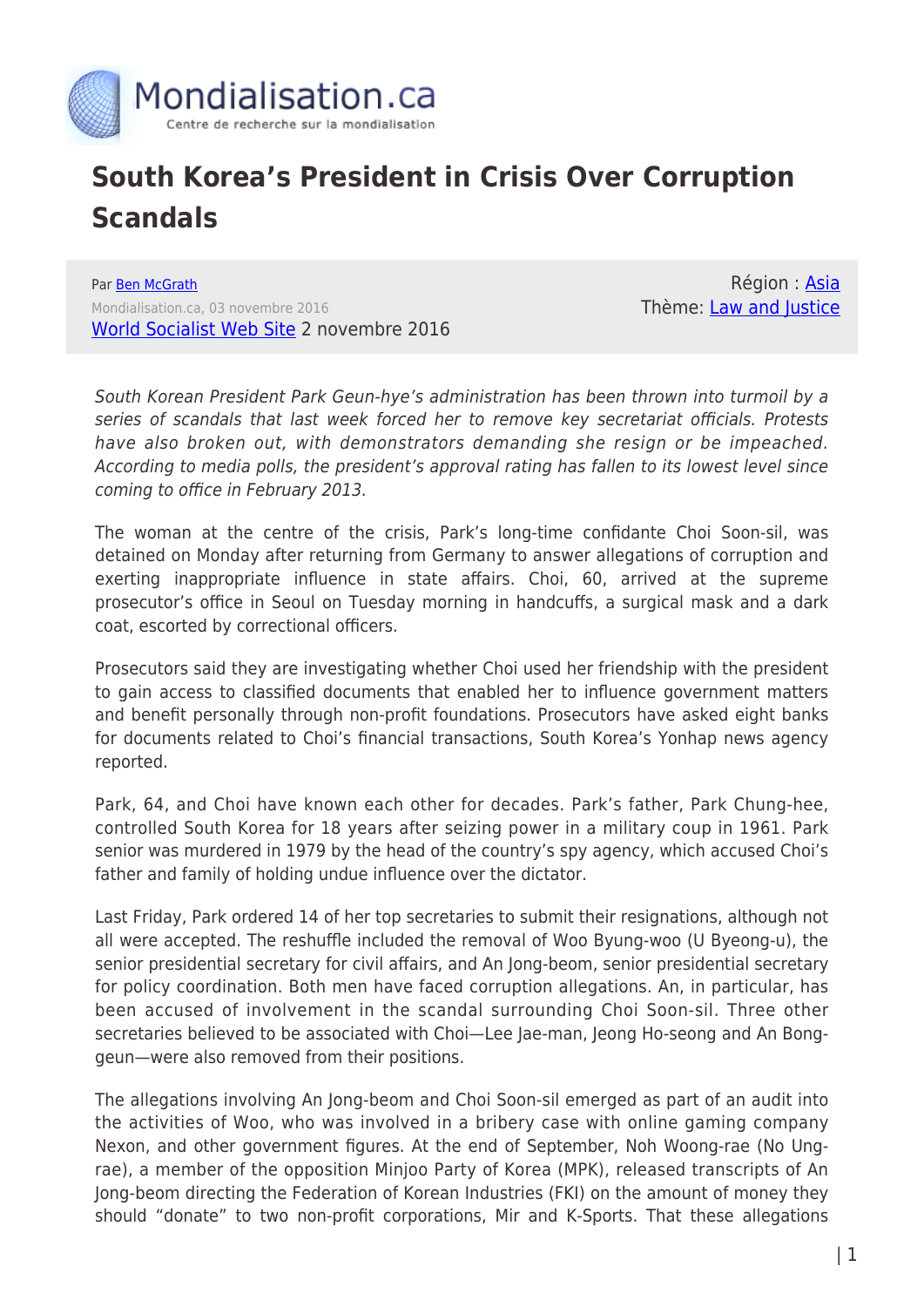became public is an indication of the intensity of the conflict within the South Korean bourgeoisie.

Choi was reportedly behind the creation of Mir and K-Sports, which collected 80 billion won (\$72 million) from 53 major companies in just a few months. The foundation of the two organizations—in October 2015 and January 2016, respectively—was approved in just a single day, a process that usually takes weeks. An Jong-beom has been accused of using the FKI to pressure corporations into giving money.

Choi has also been accused of being involved in deciding policy matters. Lee Sung-han, the former secretary-general of Mir, told the Hankyoreh newspaper that closed-door meetings over the shutdown of the Kaesong industrial complex in North Korea, for example, were led by Choi.

Park admitted in an apology on October 25 that Choi had assisted in writing her speeches. Choi, who has held no official position in government, is the daughter of Park's one-time mentor Choi Tae-min, who headed a cult known as the Church of Eternal Life. The elder Choi died in 1994.

On Saturday, as many as 20,000 people in Seoul gathered to call for the president's resignation, with similar protests in cities like Busan. Significantly, participants included high school and university students. Foreign workers also took part. The official opposition parties used the protests as platforms to advance themselves as alternative administrations.

"Park has lost her authority as president and showed she doesn't have the basic qualities to govern a country," Jae-myung Lee, from the Minjoo party and the mayor of the city of Seongnam, told protesters from a stage on Saturday.

Corruption scandals in South Korea are typically used to settle political scores, as bribery and influence peddling are commonplace. Park is not just unpopular with the population; she faces concerted opposition within her own Saenuri Party, where a strong anti-Park faction exists.

About 50 Saenuri legislators demanded the party leadership, comprised of mostly pro-Park figures, give up their positions at the head of the party. Rep. Hwang Yeong-cheol stated: "The current party leadership is responsible for failing to properly stop Choi's involvement in state affairs." They are calling for a "neutral" leadership, with more positions for the anti-Park lawmakers.

A strong anti-Park faction solidified in the 2000s around Lee Myung-bak, who touted his experience as Hyundai Engineering's CEO to win support from big business. However, many of Park's backers had closer links to her father's military dictatorship. Bitter infighting took place before Lee defeated Park in the conservative party's primary, and then became president in 2008. Four years later, Park secured the nomination.

The investigation into Park's secretaries and confidantes has nothing to do with fighting corruption. It is an intensification of the struggle over who will be elected president in 2017, as the incumbent is limited to one, five-year term. Ban Ki-moon, the UN secretary-general, is believed to be favored by the pro-Park faction. Kim Mu-seong of the anti-Park faction is also considered a potential candidate.

Facing deteriorating economic conditions globally, the South Korean elite has launched an